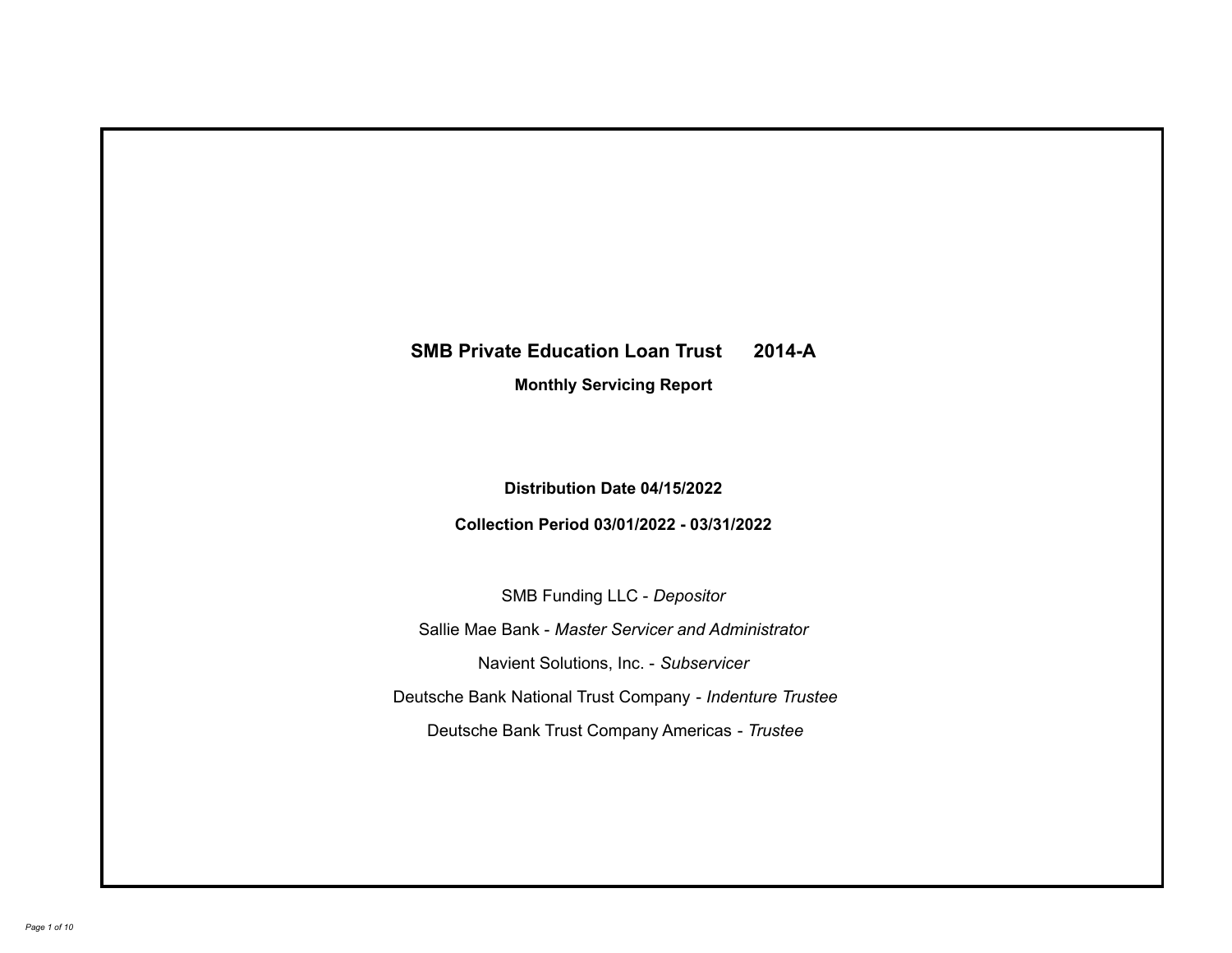| Α | <b>Student Loan Portfolio Characteristics</b>   |                   | 08/07/2014       | 02/28/2022       | 03/31/2022       |
|---|-------------------------------------------------|-------------------|------------------|------------------|------------------|
|   | <b>Principal Balance</b>                        |                   | \$361,523,983.59 | \$113,769,376.09 | \$111,518,552.87 |
|   | Interest to be Capitalized Balance              |                   | 17,313,307.43    | 1,329,435.47     | 1,348,543.31     |
|   | Pool Balance                                    |                   | \$378,837,291.02 | \$115,098,811.56 | \$112,867,096.18 |
|   | Weighted Average Coupon (WAC)                   |                   | 7.81%            | 7.89%            | 8.08%            |
|   | Weighted Average Remaining Term                 |                   | 138.29           | 185.80           | 186.13           |
|   | Number of Loans                                 |                   | 33,555           | 10,281           | 10,104           |
|   | Number of Borrowers                             |                   | 26,651           | 8,084            | 7,945            |
|   | Pool Factor                                     |                   |                  | 0.303821230      | 0.297930269      |
|   | Since Issued Total Constant Prepayment Rate (1) |                   |                  | 6.22%            | 6.17%            |
| B | <b>Debt Securities</b>                          | Cusip/Isin        | 03/15/2022       |                  | 04/15/2022       |
|   | A <sub>3</sub>                                  | 784456AD7         | \$36,727,439.38  |                  | \$34,569,953.51  |
|   | B                                               | 784456AE5         | \$36,000,000.00  |                  | \$36,000,000.00  |
|   | $\mathsf{C}$                                    | 784456AF2         | \$42,000,000.00  |                  | \$42,000,000.00  |
|   |                                                 |                   |                  |                  |                  |
| C | <b>Certificates</b>                             | <b>Cusip/Isin</b> | 03/15/2022       |                  | 04/15/2022       |
|   | <b>Excess Distribution</b>                      | 784456105         | \$100,000.00     |                  | \$100,000.00     |
|   |                                                 |                   |                  |                  |                  |
| D | <b>Account Balances</b>                         |                   | 03/15/2022       |                  | 04/15/2022       |
|   | Reserve Account Balance                         |                   | \$958,735.00     |                  | \$958,735.00     |
|   |                                                 |                   |                  |                  |                  |
| Е | <b>Asset / Liability</b>                        |                   | 03/15/2022       |                  | 04/15/2022       |
|   | Overcollateralization Percentage *              |                   | 36.81%           |                  | 37.48%           |
|   | Specified Overcollateralization Amount *        |                   | \$42,184,330.00  |                  | \$42,184,330.00  |

\* Based on the Rated debt securities (Class A and Class B Bonds)

(1) Since Issued Total CPR calculations found in monthly servicing reports issued on or prior to September 15, 2015 originally included loans that were removed from the pool by the sponsor because they became ineligible for the pool between the cut-off date and settlement date. On October 5, 2015, Since Issued Total CPR calculations were revised to exclude these loans and all prior monthly servicing reports were restated. *For additional information, see 'Since Issued CPR Methodology' found in section VIII of this report.*

Actual Overcollateralization Amount \* \$42,371,372.18

\$42,297,142.67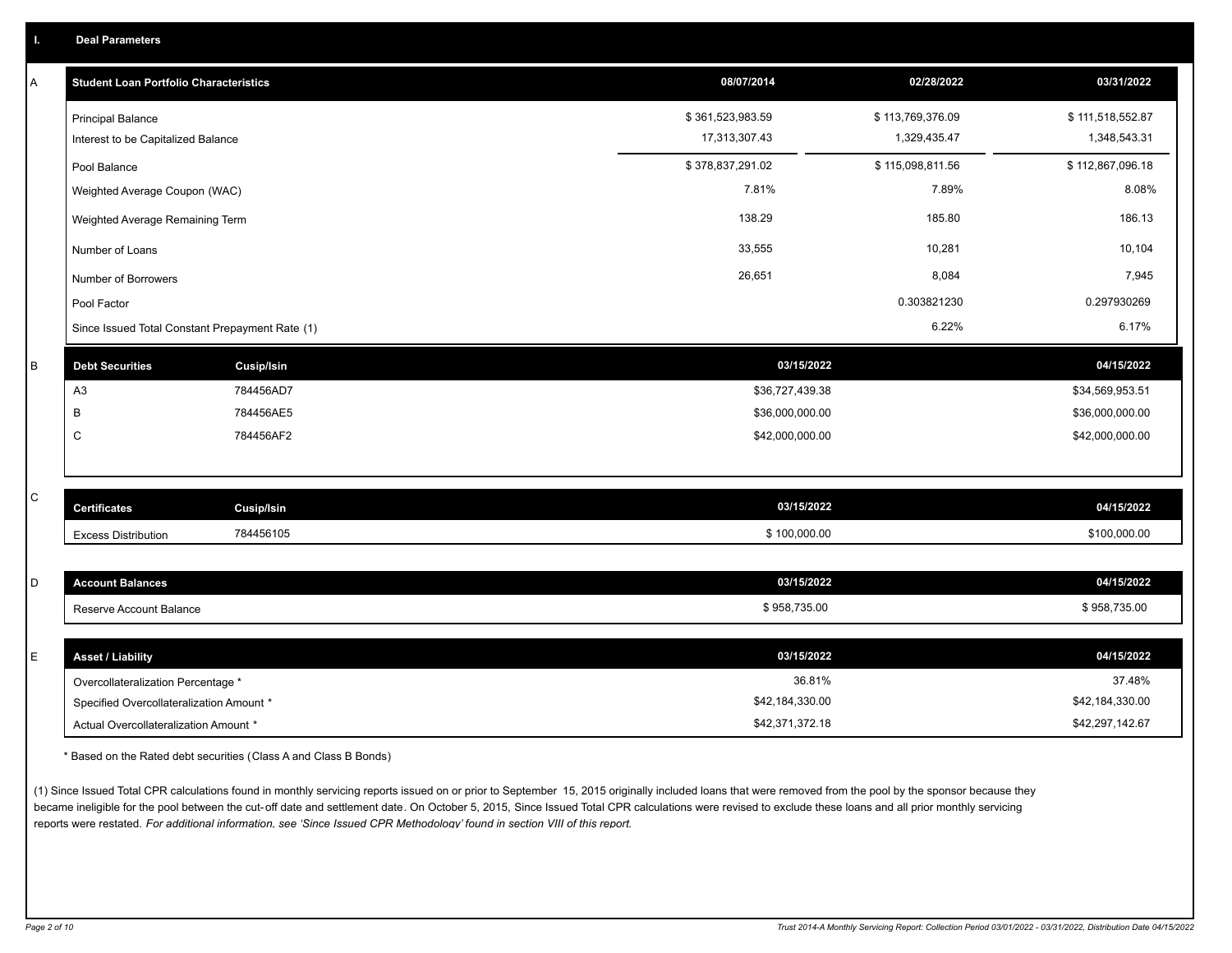### **II. 2014-A Trust Activity 03/01/2022 through 03/31/2022**

| $\mathsf{A}$ | <b>Student Loan Principal Receipts</b> |                |
|--------------|----------------------------------------|----------------|
|              | <b>Borrower Principal</b>              | 2,091,239.92   |
|              | Seller Principal Reimbursement         | 0.00           |
|              | Servicer Principal Reimbursement       | 0.00           |
|              | <b>Other Principal Deposits</b>        | 0.00           |
|              | <b>Total Principal Receipts</b>        | \$2,091,239.92 |

#### B **Student Loan Interest Receipts**

| <b>Total Interest Receipts</b>  | \$576,486.45 |
|---------------------------------|--------------|
| Other Interest Deposits         | 3.854.78     |
| Servicer Interest Reimbursement | (4,615.42)   |
| Seller Interest Reimbursement   | 0.00         |
| <b>Borrower Interest</b>        | 577,247.09   |

| С  | <b>Recoveries on Realized Losses</b>                             | \$31,074.22    |
|----|------------------------------------------------------------------|----------------|
| D  | <b>Investment Income</b>                                         | \$304.60       |
| E  | <b>Funds Borrowed from Next Collection Period</b>                | \$0.00         |
| F. | <b>Funds Repaid from Prior Collection Period</b>                 | \$0.00         |
| G  | <b>Loan Sale or Purchase Proceeds</b>                            | \$0.00         |
| H  | <b>Initial Deposits to Collection Account</b>                    | \$0.00         |
|    | <b>Excess Transferred from Other Accounts</b>                    | \$0.00         |
| J  | <b>Borrower Benefit Reimbursements</b>                           | \$0.00         |
| Κ  | <b>Gross Swap Receipt</b>                                        | \$0.00         |
|    | <b>Other Deposits</b>                                            | \$0.00         |
| м  | <b>Other Fees Collected</b>                                      | \$0.00         |
| N  | <b>AVAILABLE FUNDS</b>                                           | \$2,699,105.19 |
| O  | Non-Cash Principal Activity During Collection Period             | \$(159,583.30) |
| P  | Aggregate Purchased Amounts by the Depositor, Servicer or Seller | \$0.00         |
| Q  | Aggregate Loan Substitutions                                     | \$0.00         |
|    |                                                                  |                |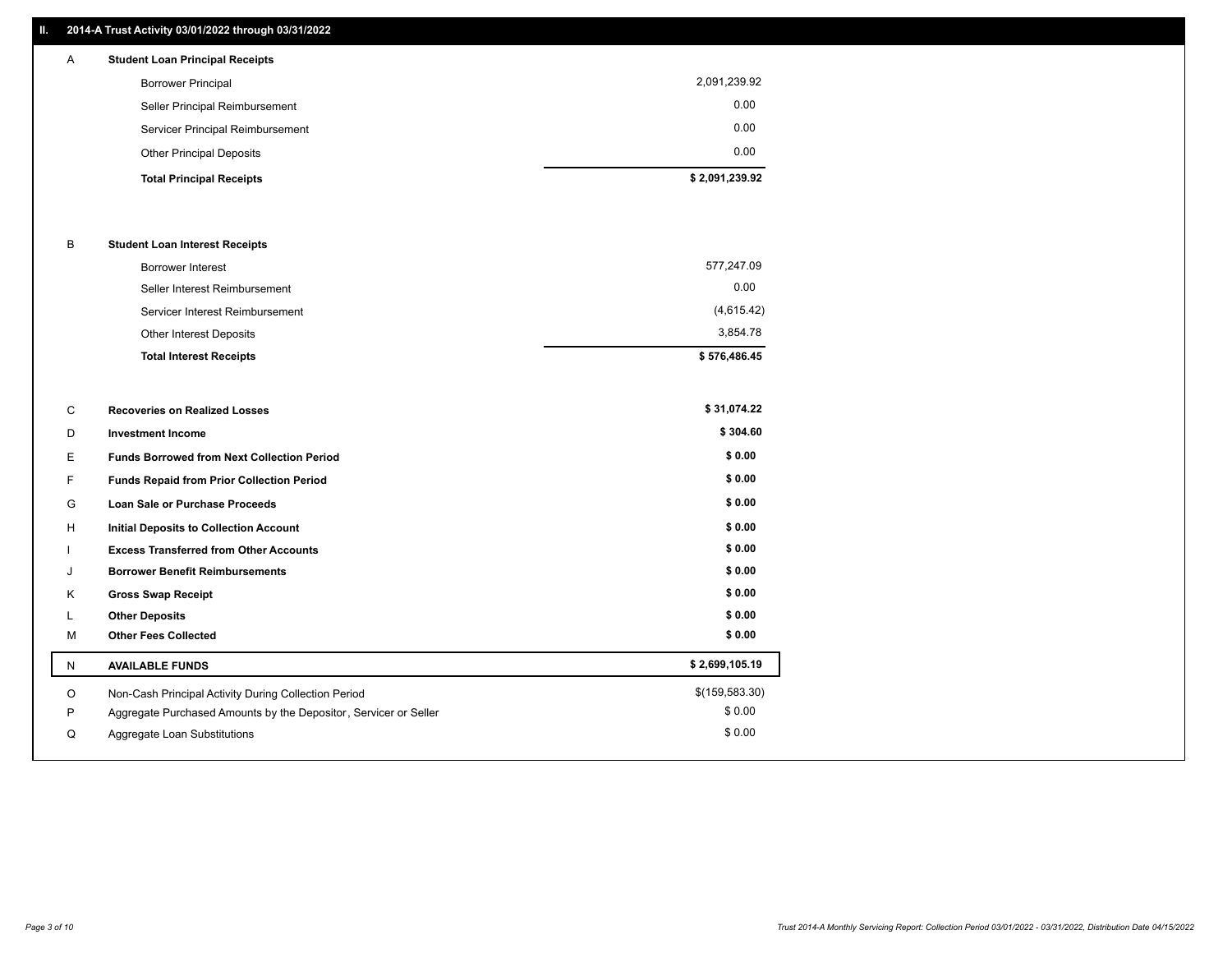|                   |                         | 03/31/2022               |         | 02/28/2022 |                  |                |                          |         |           |                  |                |
|-------------------|-------------------------|--------------------------|---------|------------|------------------|----------------|--------------------------|---------|-----------|------------------|----------------|
|                   |                         | <b>Wtd Avg</b><br>Coupon | # Loans | Principal  |                  | % of Principal | <b>Wtd Avg</b><br>Coupon | # Loans | Principal |                  | % of Principal |
| INTERIM:          | IN SCHOOL               |                          | 9.12%   | 31         | \$469,380.52     | 0.416%         |                          | 8.72%   | 28        | \$446,593.78     | 0.388%         |
|                   | <b>GRACE</b>            |                          | 7.80%   | 6          | \$160,671.88     | 0.142%         |                          | 8.29%   | 11        | \$207,820.37     | 0.181%         |
|                   | <b>DEFERMENT</b>        |                          | 8.96%   | 419        | \$6,005,593.83   | 5.321%         |                          | 8.76%   | 414       | \$5,823,424.02   | 5.059%         |
| <b>REPAYMENT:</b> | <b>CURRENT</b>          |                          | 7.94%   | 8,927      | \$94,469,974.64  | 83.700%        |                          | 7.74%   | 9,111     | \$97,025,775.11  | 84.298%        |
|                   | 30-59 DAYS DELINQUENT   |                          | 8.56%   | 194        | \$2,873,228.40   | 2.546%         |                          | 8.35%   | 235       | \$3,913,147.09   | 3.400%         |
|                   | 60-89 DAYS DELINQUENT   |                          | 8.65%   | 144        | \$2,784,935.58   | 2.467%         |                          | 8.68%   | 107       | \$1,784,580.35   | 1.550%         |
|                   | 90-119 DAYS DELINQUENT  |                          | 9.20%   | 72         | \$1,349,591.03   | 1.196%         |                          | 8.96%   | 66        | \$1,075,512.51   | 0.934%         |
|                   | 120-149 DAYS DELINQUENT |                          | 9.43%   | 50         | \$798,362.18     | 0.707%         |                          | 9.07%   | 41        | \$807,557.59     | 0.702%         |
|                   | 150-179 DAYS DELINQUENT |                          | 9.18%   | 27         | \$573,961.51     | 0.509%         |                          | 8.30%   | 37        | \$496,429.12     | 0.431%         |
|                   | > 179 DAYS DELINQUENT   |                          | 8.58%   | 37         | \$630,279.66     | 0.558%         |                          | 8.93%   | 35        | \$758,413.87     | 0.659%         |
|                   | FORBEARANCE             |                          | 8.67%   | 197        | \$2,751,116.95   | 2.437%         |                          | 8.65%   | 196       | \$2,759,557.75   | 2.398%         |
| <b>TOTAL</b>      |                         |                          |         | 10,104     | \$112,867,096.18 | 100.00%        |                          |         | 10,281    | \$115,098,811.56 | 100.00%        |
|                   |                         |                          |         |            |                  |                |                          |         |           |                  |                |

Percentages may not total 100% due to rounding \*

\*\* Smart Option Interest Only loans and \$25 Fixed Payment loans classified as in repayment whether student borrowers are in school, in grace, in deferment or required to make full principal and interest payments on their l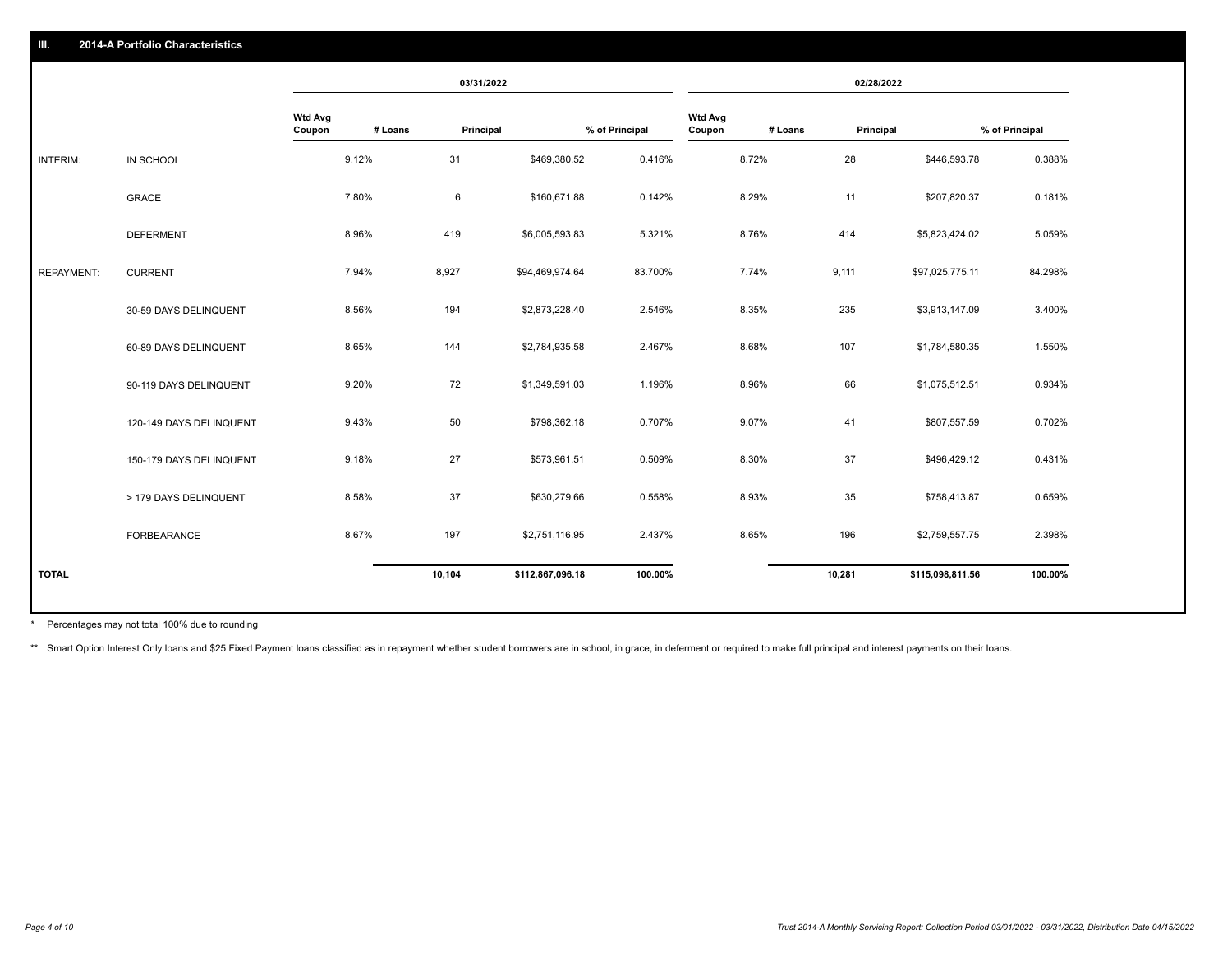|                                                         | 3/31/2022        | 2/28/2022        |
|---------------------------------------------------------|------------------|------------------|
| Pool Balance                                            | \$112,867,096.18 | \$115,098,811.56 |
| Total # Loans                                           | 10,104           | 10,281           |
| Total # Borrowers                                       | 7,945            | 8,084            |
| Weighted Average Coupon                                 | 8.08%            | 7.89%            |
| Weighted Average Remaining Term                         | 186.13           | 185.80           |
| Percent of Pool - Cosigned                              | 93.7%            | 93.8%            |
| Percent of Pool - Non Cosigned                          | 6.3%             | 6.2%             |
| Borrower Interest Accrued for Period                    | \$752,822.29     | \$679,441.00     |
| Outstanding Borrower Interest Accrued                   | \$3,025,802.60   | \$3,101,404.24   |
| Gross Principal Realized Loss - Periodic *              | \$355,272.22     | \$299,257.66     |
| Gross Principal Realized Loss - Cumulative *            | \$18,814,478.62  | \$18,459,206.40  |
| Delinquent Principal Purchased by Servicer - Periodic   | \$0.00           | \$0.00           |
| Delinquent Principal Purchased by Servicer - Cumulative | \$0.00           | \$0.00           |
| Recoveries on Realized Losses - Periodic                | \$31,074.22      | \$63,916.92      |
| Recoveries on Realized Losses - Cumulative              | \$2,624,258.80   | \$2,593,184.58   |
| Net Losses - Periodic                                   | \$324,198.00     | \$235,340.74     |
| Net Losses - Cumulative                                 | \$16,190,219.82  | \$15,866,021.82  |
| <b>Cumulative Gross Defaults</b>                        | \$18,814,478.62  | \$18,459,206.40  |
| Change in Gross Defaults                                | \$355,272.22     | \$299,257.66     |
| Non-Cash Principal Activity - Capitalized Interest      | \$195,710.32     | \$233,689.68     |
| Since Issued Total Constant Prepayment Rate (CPR) (1)   | 6.17%            | 6.22%            |
| <b>Loan Substitutions</b>                               | \$0.00           | \$0.00           |
| <b>Cumulative Loan Substitutions</b>                    | \$0.00           | \$0.00           |
| <b>Unpaid Master Servicing Fees</b>                     | \$0.00           | \$0.00           |
| <b>Unpaid Sub-Servicing Fees</b>                        | \$0.00           | \$0.00           |
| <b>Unpaid Administration Fees</b>                       | \$0.00           | \$0.00           |
| <b>Unpaid Carryover Master Servicing Fees</b>           | \$0.00           | \$0.00           |
| Unpaid Carryover Sub-Servicing Fees                     | \$0.00           | \$0.00           |
| Note Interest Shortfall                                 | \$0.00           | \$0.00           |

\* In accordance with the Sub-Servicer's current policies and procedures, after September 1, 2017 loans subject to bankruptcy claims generally will not be reported as a charged- off unless and until they are delinquent for

(1) Since Issued Total CPR calculations found in monthly servicing reports issued on or prior to September 15, 2015 originally included loans that were removed from the pool by the sponsor because they became ineligible fo between the cut-off date and settlement date. On October 5, 2015, Since Issued Total CPR calculations were revised to exclude these loans and all prior monthly servicing reports were restated . For additional information, *Issued CPR Methodology' found in section VIII of this report.*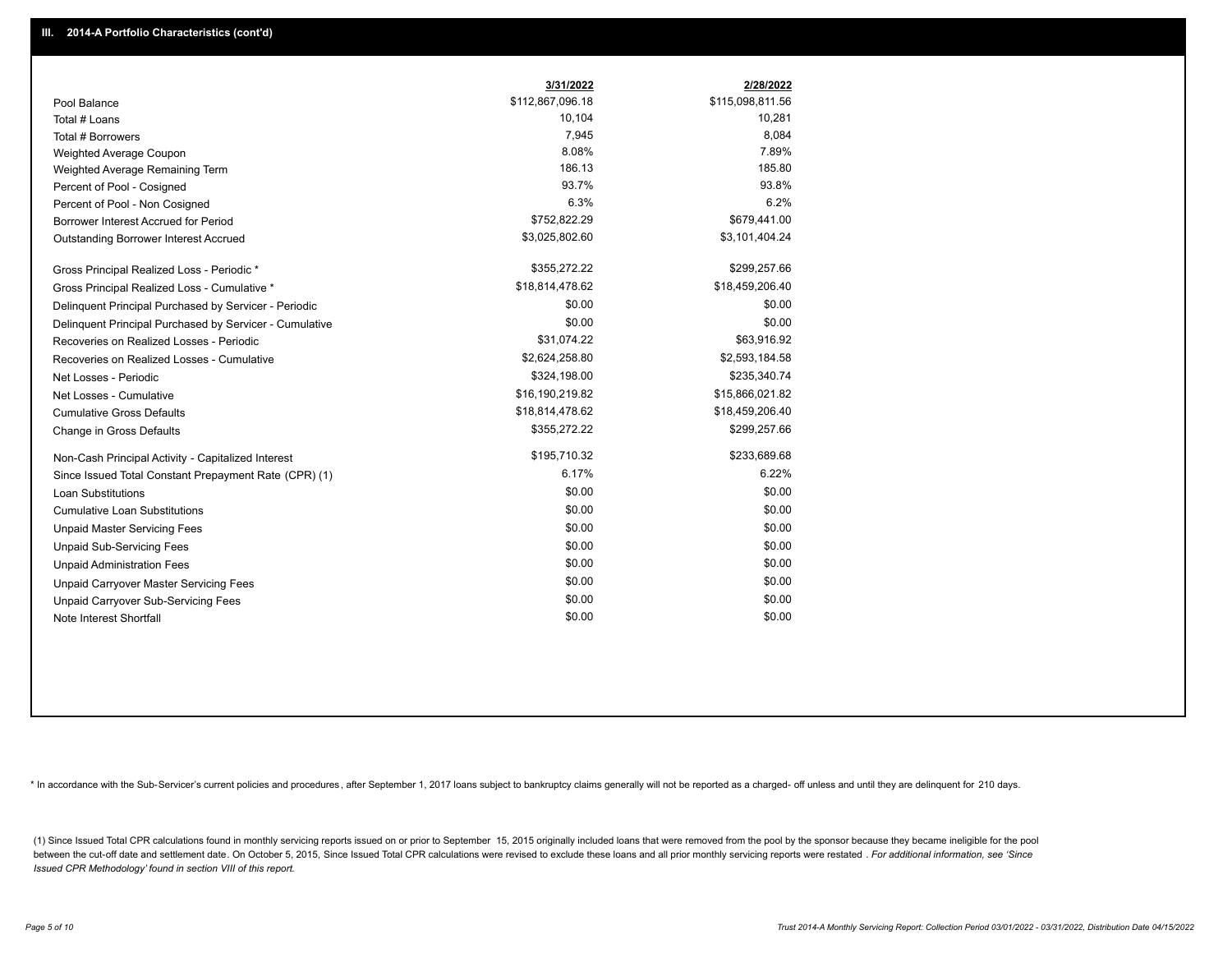## **IV. 2014-A Portfolio Statistics by Loan Program**

|                                                             | Weighted<br>Average | # LOANS | \$ AMOUNT        | $%$ *    |
|-------------------------------------------------------------|---------------------|---------|------------------|----------|
| - Smart Option Deferred Loans                               | 8.42%               | 5,352   | \$60,547,032.20  | 53.645%  |
| Smart Option Fixed Pay Loans                                | 7.92%               | 2,987   | \$39,733,165.45  | 35.203%  |
| - Smart Option Interest-Only Loans                          | 6.96%               | 1,765   | \$12,586,898.53  | 11.152%  |
| - Other Loan Programs                                       | 0.00%               | 0.00    | \$0.00           | 0.000%   |
| <b>Total</b>                                                | 8.08%               | 10,104  | \$112,867,096.18 | 100.000% |
| Prime Indexed Loans -- Monthly Reset Adjustable             |                     |         | \$0.00           |          |
| Prime Indexed Loans -- Monthly Reset Non-Adjustable         |                     |         | \$0.00           |          |
| \$0.00<br>Prime Indexed Loans -- Quarterly Reset Adjustable |                     |         |                  |          |
| Prime Indexed Loans -- Quarterly Reset Non-Adjustable       |                     |         | \$0.00           |          |
| Prime Indexed Loans -- Annual Reset                         |                     |         | \$0.00           |          |
| <b>T-Bill Indexed Loans</b>                                 |                     |         | \$0.00           |          |
| Fixed Rate Loans                                            | \$14,102,936.28     |         |                  |          |
| <b>LIBOR Indexed Loans</b>                                  |                     |         | \$98,764,159.90  |          |
|                                                             |                     |         |                  |          |
|                                                             |                     |         |                  |          |

\* Note: Percentages may not total 100% due to rounding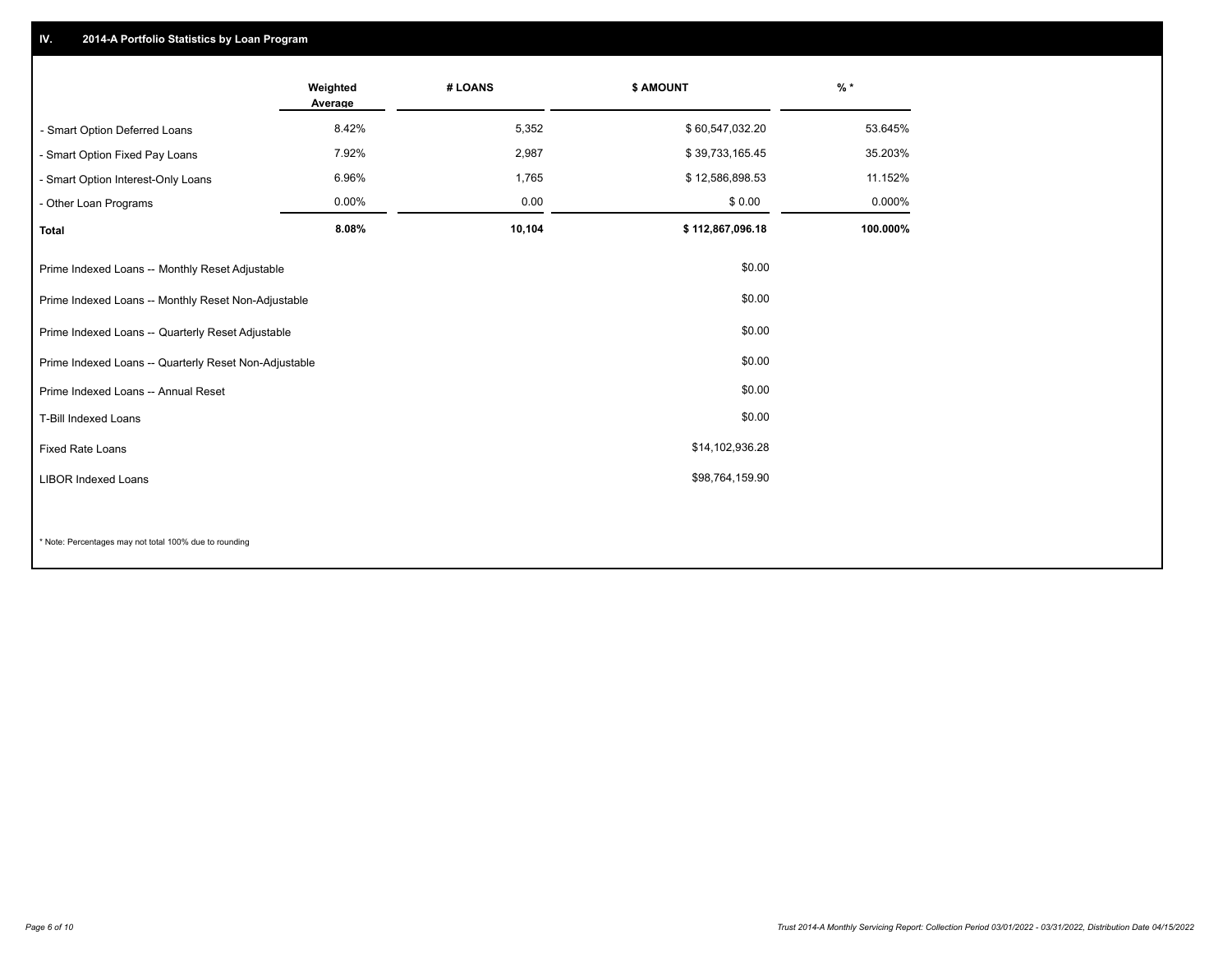| ۷. | 2014-A Reserve Account and Principal Distribution Calculations                                                                                                                                |                  |  |
|----|-----------------------------------------------------------------------------------------------------------------------------------------------------------------------------------------------|------------------|--|
|    | <b>Reserve Account</b>                                                                                                                                                                        |                  |  |
| А. |                                                                                                                                                                                               |                  |  |
|    | Specified Reserve Account Balance                                                                                                                                                             | \$958,735.00     |  |
|    | Actual Reserve Account Balance                                                                                                                                                                | \$958,735.00     |  |
| В. | <b>Principal Distribution Amount</b>                                                                                                                                                          |                  |  |
|    | Class A Notes Outstanding<br>i.                                                                                                                                                               | \$36,727,439.38  |  |
|    | Pool Balance<br>ii.                                                                                                                                                                           | \$112,867,096.18 |  |
|    | First Priority Principal Distribution Amount (i - ii)<br>iii.                                                                                                                                 | \$0.00           |  |
|    |                                                                                                                                                                                               |                  |  |
|    | Class A and B Notes Outstanding<br>iv.                                                                                                                                                        | \$72,727,439.38  |  |
|    | First Priority Principal Distribution Amount<br>v.                                                                                                                                            | \$0.00           |  |
|    | Pool Balance<br>vi.                                                                                                                                                                           | \$112,867,096.18 |  |
|    | Specified Overcollateralization Amount<br>vii.                                                                                                                                                | \$42,184,330.00  |  |
|    | viii. Regular Principal Distribution Amount (iv - v) - (vi - vii)                                                                                                                             | \$2,044,673.20   |  |
|    |                                                                                                                                                                                               |                  |  |
|    | <b>Notes Outstanding</b><br>ix.                                                                                                                                                               | \$114,727,439.38 |  |
|    | First Priority Principal Distribution Amount<br>х.                                                                                                                                            | \$0.00           |  |
|    | Regular Principal Distribution Amount<br>xi.                                                                                                                                                  | \$2,044,673.20   |  |
|    | Available Funds (after payment of waterfall items A through J) *<br>xii.                                                                                                                      | \$225,625.33     |  |
|    | Additional Principal Distribution Amount (min(ix - x - xi, xiii))<br>xiii.                                                                                                                    | \$112,812.67     |  |
|    | * Represents 50% of value if the principal balance of the notes is greater than 10% of initial principal balance of the notes or the Class A and Class B note are reduced to 0, otherwise the |                  |  |

full value is shown.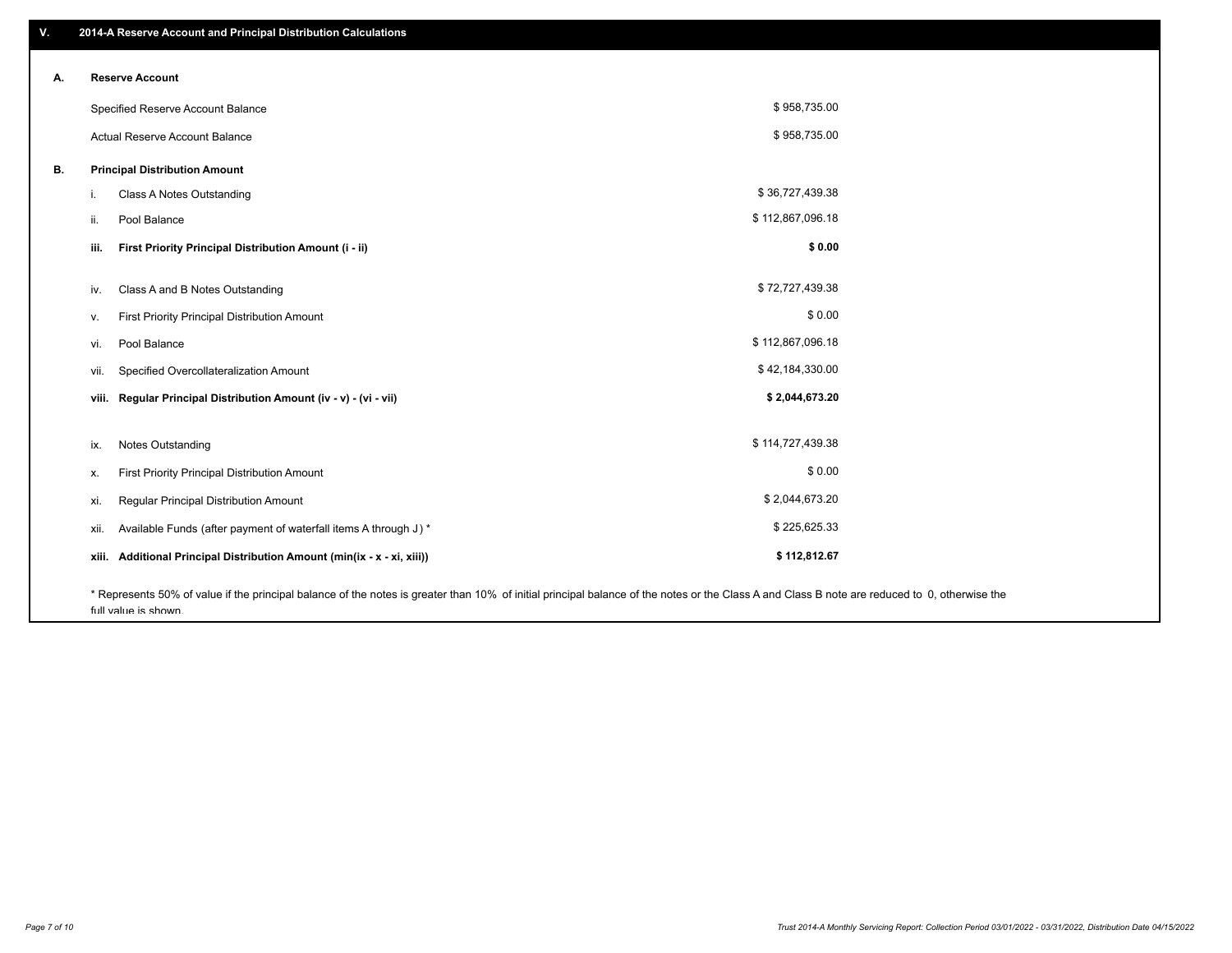| 2014-A Waterfall for Distributions<br>VI.                                                                                                                                                             |                    |                      |
|-------------------------------------------------------------------------------------------------------------------------------------------------------------------------------------------------------|--------------------|----------------------|
|                                                                                                                                                                                                       | Paid               | <b>Funds Balance</b> |
| <b>Total Available Funds</b>                                                                                                                                                                          |                    | \$2,699,105.19       |
| <b>Trustee Fees</b><br>Α                                                                                                                                                                              | \$0.00             | \$2,699,105.19       |
| В<br>i. Master Servicing Fees                                                                                                                                                                         | \$4,787.63         | \$2,694,317.56       |
| ii. Sub-Servicing Fees                                                                                                                                                                                | \$79,870.34        | \$2,614,447.22       |
| $\mathbf C$<br>i. Administration Fees                                                                                                                                                                 | \$6,667.00         | \$2,607,780.22       |
| ii. Unreimbursed Administrator Advances plus any Unpaid                                                                                                                                               | \$0.00             | \$2,607,780.22       |
| D<br>Class A Noteholders Interest Distribution Amount                                                                                                                                                 | \$59,981.69        | \$2,547,798.53       |
| Е<br><b>First Priority Principal Payment</b>                                                                                                                                                          | \$0.00             | \$2,547,798.53       |
| F.<br>Class B Noteholders Interest Distribution Amount                                                                                                                                                | \$120,000.00       | \$2,427,798.53       |
| G<br>Class C Noteholders Interest Distribution Amount                                                                                                                                                 | \$157,500.00       | \$2,270,298.53       |
| н<br>Reinstatement Reserve Account                                                                                                                                                                    | \$0.00             | \$2,270,298.53       |
| Regular Principal Distribution                                                                                                                                                                        | \$2,044,673.20     | \$225,625.33         |
| J<br>i. Carryover Master Servicing Fees                                                                                                                                                               | \$0.00             | \$225,625.33         |
| ii. Carryover Sub-servicing Fees                                                                                                                                                                      | \$0.00             | \$225,625.33         |
| Κ<br>Additional Principal Distribution Amount                                                                                                                                                         | \$112,812.67       | \$112,812.66         |
| Unpaid Expenses of Trustee<br>L                                                                                                                                                                       | \$0.00             | \$112,812.66         |
| М<br>Unpaid Expenses of Administrator                                                                                                                                                                 | \$0.00             | \$112,812.66         |
| N<br>Remaining Funds to the Excess Distribution Certificateholder                                                                                                                                     | \$112,812.66       | \$0.00               |
| <b>Waterfall Conditions</b>                                                                                                                                                                           |                    |                      |
|                                                                                                                                                                                                       |                    |                      |
| <b>Class C Noteholders' Interest Distribution Condition</b><br>А.                                                                                                                                     |                    |                      |
| Pool Balance<br>j.                                                                                                                                                                                    | \$112,867,096.18   |                      |
| Class A and B Notes Outstanding<br>ii.                                                                                                                                                                | \$72,727,439.38    |                      |
| Class C Noteholders' Interest Distribution Ratio (i / ii)<br>iii.<br>Minimum Ratio                                                                                                                    | 155.19%<br>110.00% |                      |
| iv.<br>Is the Class C Noteholders' Interest Distribution Condition Satisfied (iii > iv)                                                                                                               | Υ                  |                      |
| v.                                                                                                                                                                                                    |                    |                      |
| * Note: If the Class C Noteholders' Interest Distribution Condition is satisfied then the amount of interest accrued at the Class C Rate for the Accrual Period is Released on the distribution Date. |                    |                      |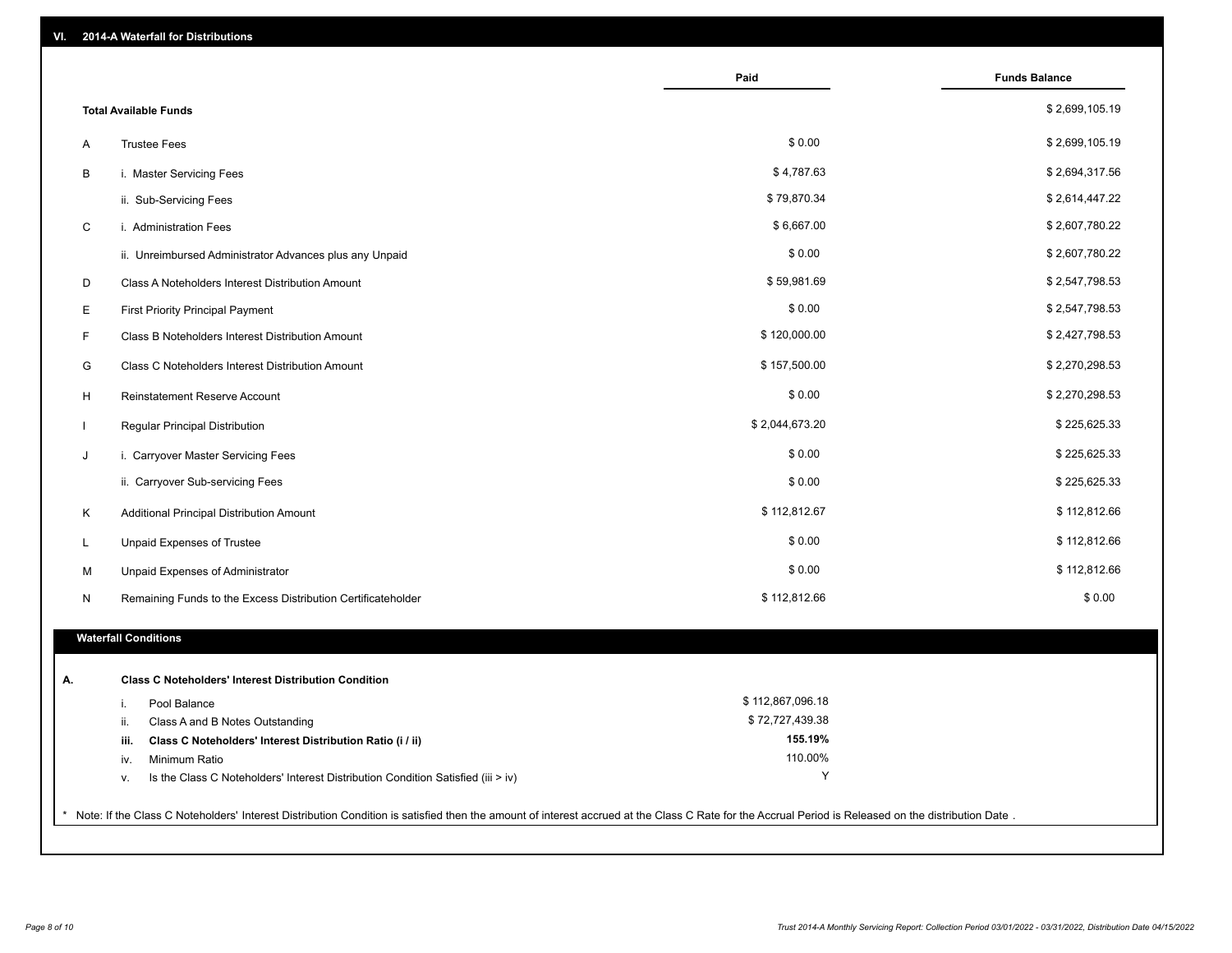| <b>Distribution Amounts</b>                                |                         |                         |                         |
|------------------------------------------------------------|-------------------------|-------------------------|-------------------------|
|                                                            | A <sub>3</sub>          | В                       | C                       |
| Cusip/Isin                                                 | 784456AD7               | 784456AE5               | 784456AF2               |
| <b>Beginning Balance</b>                                   | \$36,727,439.38         | \$36,000,000.00         | \$42,000,000.00         |
| Index                                                      | <b>LIBOR</b>            | <b>FIXED</b>            | <b>FIXED</b>            |
| Spread/Fixed Rate                                          | 1.50%                   | 4.00%                   | 4.50%                   |
| Record Date (Days Prior to Distribution)                   | 1 NEW YORK BUSINESS DAY | 1 NEW YORK BUSINESS DAY | 1 NEW YORK BUSINESS DAY |
| Accrual Period Begin                                       | 3/15/2022               | 3/15/2022               | 3/15/2022               |
| <b>Accrual Period End</b>                                  | 4/15/2022               | 4/15/2022               | 4/15/2022               |
| Daycount Fraction                                          | 0.08611111              | 0.08333333              | 0.08333333              |
| Interest Rate*                                             | 1.89657%                | 4.00000%                | 4.50000%                |
| <b>Accrued Interest Factor</b>                             | 0.001633157             | 0.003333333             | 0.003750000             |
| <b>Current Interest Due</b>                                | \$59,981.69             | \$120,000.00            | \$157,500.00            |
| Interest Shortfall from Prior Period Plus Accrued Interest | $\mathsf{\$}$ -         | $$ -$                   | $\mathsf{\$}$ -         |
| <b>Total Interest Due</b>                                  | \$59,981.69             | \$120,000.00            | \$157,500.00            |
| <b>Interest Paid</b>                                       | \$59,981.69             | \$120,000.00            | \$157,500.00            |
| <b>Interest Shortfall</b>                                  | $\mathbb{S}$ -          | $$ -$                   | $\mathsf{\$}$ -         |
| <b>Principal Paid</b>                                      | \$2,157,485.87          | $$ -$                   | $\mathsf{\$}$ -         |
| <b>Ending Principal Balance</b>                            | \$34,569,953.51         | \$36,000,000.00         | \$42,000,000.00         |
| Paydown Factor                                             | 0.043149717             | 0.000000000             | 0.000000000             |
| <b>Ending Balance Factor</b>                               | 0.691399070             | 1.000000000             | 1.000000000             |

\* Pay rates for Current Distribution. For the interest rates applicable to the next distribution date, please see https://www.salliemae.com/about/investors/data/SMBabrate.txt.

**VII. 2014-A Distributions**